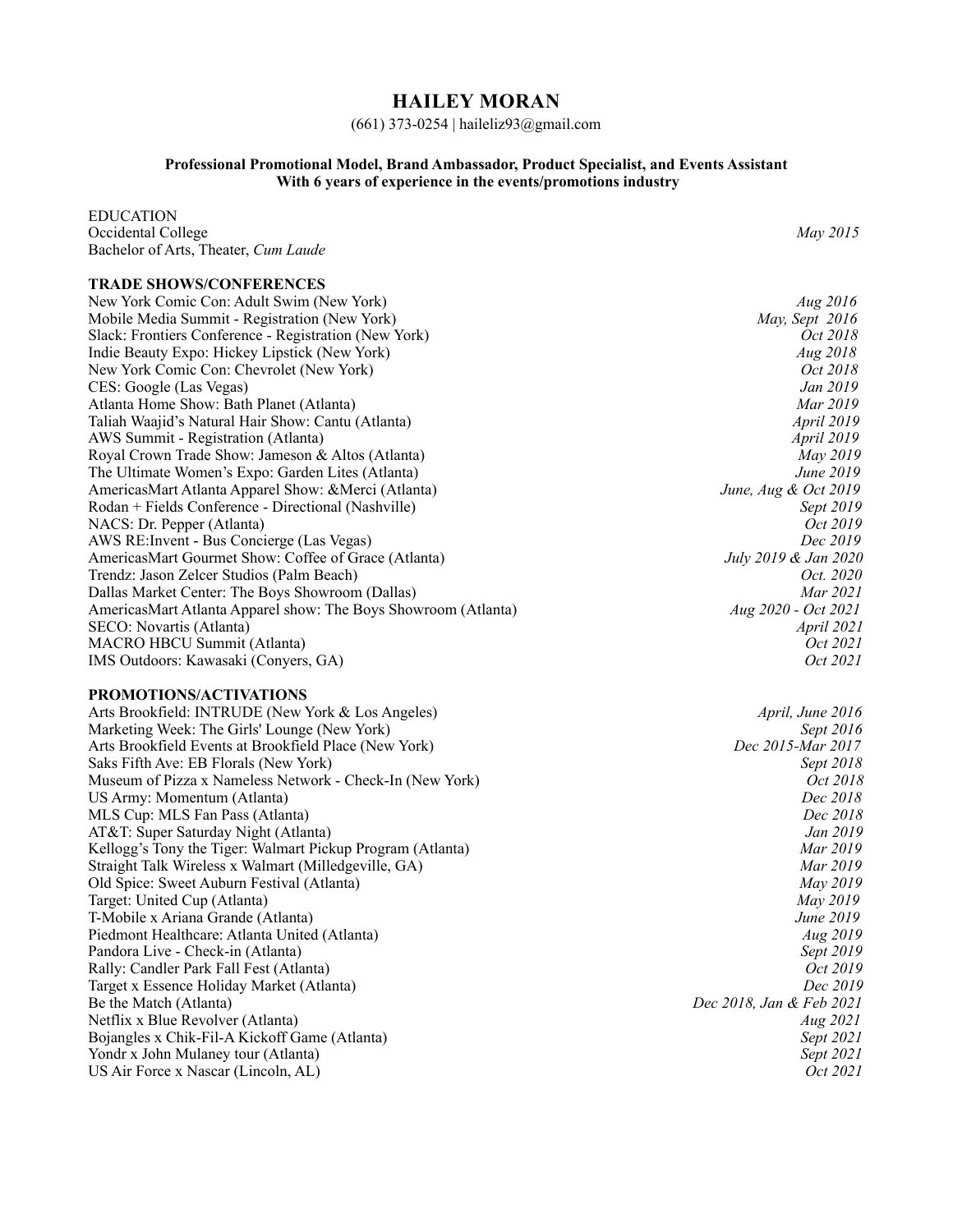| <b>FESTIVALS</b>                                                                                                                         |                                 |
|------------------------------------------------------------------------------------------------------------------------------------------|---------------------------------|
| TriBecca Film Festival (New York)                                                                                                        | April 2016                      |
| Curl Fest - Registration (New York)                                                                                                      | <i>July</i> 2018                |
| Panorama Music Festival: Zenni Opticals (New York)                                                                                       | <i>July</i> 2018                |
| Streetzfest: AT&T (Atlanta)                                                                                                              | Aug 2019                        |
| Electric Zoo: Major Lazer (New York)                                                                                                     | Aug 2019                        |
| Afropunk: AT&T (Atlanta)                                                                                                                 | Oct 2019                        |
| One Music Fest: Bacardi (Atlanta)                                                                                                        | Oct 2021                        |
| <b>FOOD SAMPLING</b>                                                                                                                     |                                 |
| Commonwealth Joe Coffee Roasters (New York)                                                                                              | June 2018 - Oct 2018            |
| Vitamin Water: Kiwi Strawberry University (Atlanta)                                                                                      | Nov 2018                        |
| Hostess Snacks: Sweetennial Tour (Atlanta)                                                                                               | May 2019                        |
| Garden Lites: The Ultimate Women's Expo (Atlanta)                                                                                        | June 2019                       |
| Clif Bar: Peachtree Road Race (Atlanta)                                                                                                  | <i>July</i> 2019                |
| Sweet Earth Foods: Atlanta Open (Atlanta)                                                                                                | <i>July 2019</i>                |
| R.E.D.D. Bar: Self Care Saturday (Atlanta)                                                                                               | Sept 2019                       |
| Dr. Pepper: NACS (Atlanta)                                                                                                               | <i>Oct</i> 2019                 |
| Sensobus: Lennox Square Mall (Atlanta)                                                                                                   | Feb 2020                        |
| Hubert's Lemonade (Atlanta)                                                                                                              | Sept 2019 - Mar 2020            |
| Slutty Vegan x Incogmeato (Atlanta)                                                                                                      | May 2021                        |
| Coke Zero: Braves Stadium (Atlanta)<br>Veggies Made Great: The Ultimate Women's Expo (Atlanta)                                           | Nov 2021<br>Nov 2021            |
|                                                                                                                                          |                                 |
| <b>VIP EVENTS</b>                                                                                                                        |                                 |
| Movie Premiere: Us (Atlanta)                                                                                                             | <b>March 2019</b>               |
| Movie Premiere: The Secret Life of Pets 2 (Atlanta)                                                                                      | June 2019                       |
| Cirque du Soleil - Bartender (Atlanta)                                                                                                   | <i>Oct</i> 2019                 |
| 21 Savage's Birthday x Cascade Skate: Avion Tequila (Atlanta)                                                                            | <i>Oct</i> 2019                 |
| Givesmart Charity Events - Check-In (Atlanta)                                                                                            | Nov & Dec 2019                  |
| Movie Premiere: Just Mercy (Atlanta)                                                                                                     | Nov 2019                        |
| Movie Premiere: Jumangi (Atlanta)                                                                                                        | Dec 2019<br>Feb 2020            |
| Movie Premiere: Birds of Prey (Atlanta)<br>Movie Premiere: Sonic the Hedgehog (Atlanta)                                                  | Feb 2020                        |
| NBA x Hennesy (Atlanta)                                                                                                                  | Nov 2021                        |
| At Home Store x Laila Ali (Atlanta)                                                                                                      | Nov 2021                        |
|                                                                                                                                          |                                 |
| <b>AUTOMOBILES</b><br>Toyota: Hire Our Heroes Event (Augusta, GA)                                                                        | June 2019                       |
| Chevy: Braves Stadium (Atlanta)                                                                                                          | Aug & July 2019                 |
| Mercedes-Benz: Mercedes-Benz Stadium (Atlanta)                                                                                           | Aug 2019 - Oct 2021             |
| Porsche: Porsche Experience Center (Atlanta)                                                                                             | Nov 2019 - July 2021            |
| Cadillac: Motul Petit Le Mans (Braselton, GA)                                                                                            | Nov 2021                        |
|                                                                                                                                          |                                 |
| <b>TECHNOLOGY</b>                                                                                                                        |                                 |
| Nexar: Manhattan Project (New York)                                                                                                      | Feb 2017 - Mar 2018             |
| LG x WeWork: LG Gram Lounge (New York)                                                                                                   | April - July 2018               |
| Google Assistant: CES (Las Vegas)<br>Mercedes-Benz - VR & AR (Atlanta)                                                                   | Jan 2019<br>Aug 2019 - Dec 2019 |
| Nintendo: Game Stop Manager's Meeting (Nashville)                                                                                        | <i>Aug 2019</i>                 |
| Verizon 5G: Verizon After Hours (Atlanta)                                                                                                | Sept 2019                       |
|                                                                                                                                          |                                 |
| <b>LIQUOR</b>                                                                                                                            |                                 |
| On-Premise: Dos Equis; Heineken; Cocalero; Jameson; Martell, Avion,                                                                      |                                 |
| Beefeater Pink, Bird Dog Whiskey, Seagrams, Absolut, Courvoisier, Knob Creek<br>Belvedere, Bacardi, Grey Goose, Hennessy, Möet & Chandon | Dec 2018 - Nov 2021             |
|                                                                                                                                          |                                 |

*Off-Premise*: Malibu; Aberlour; Altos *April 2019 - July 2019*